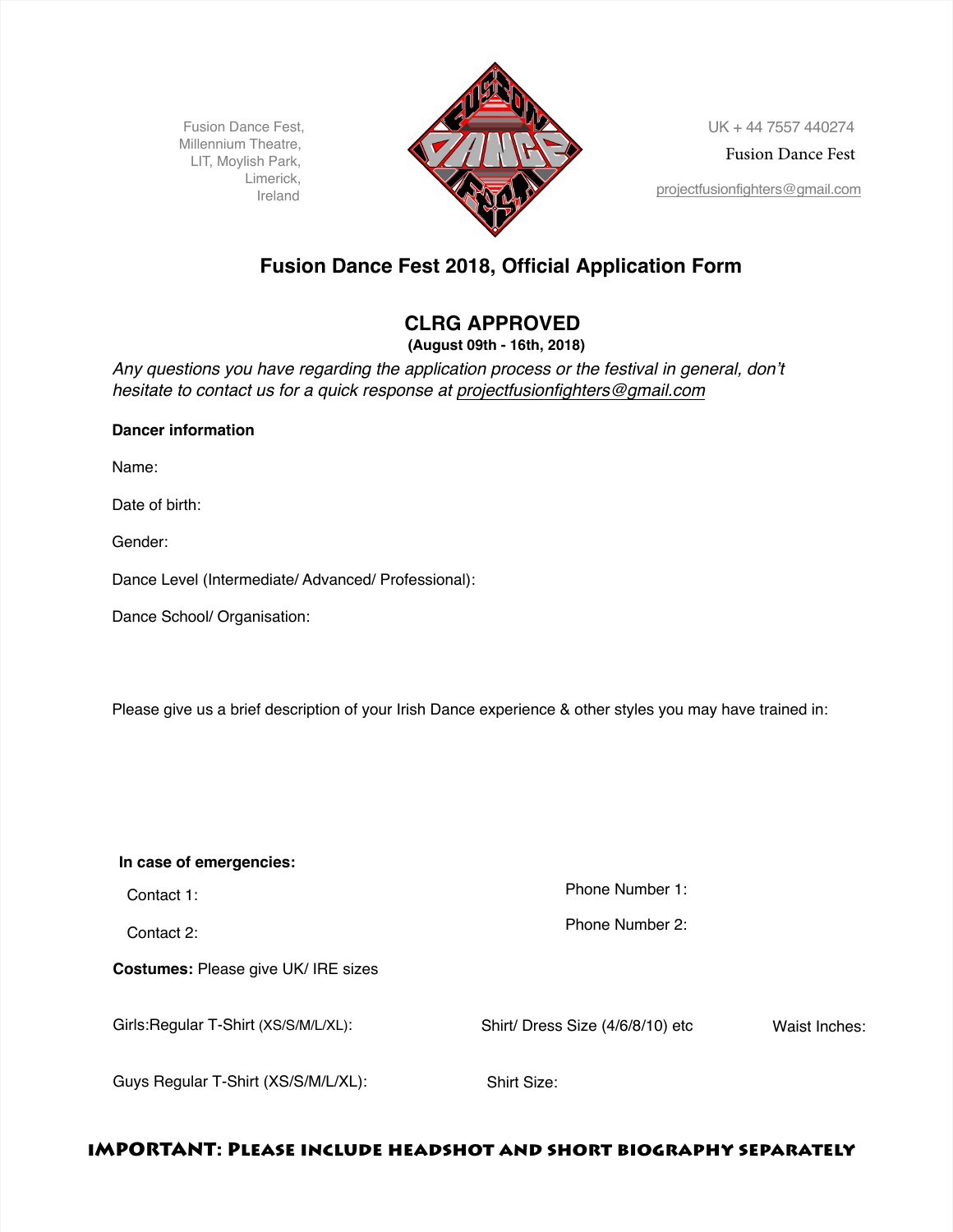### **Festival Information:**

The dance fest will take place from Thursday the 9th August to Thursday 16th August (8 days in Total).

### WHO CAN APPLY: DANCERS AGED 8+ WITH AT LEAST A COUPLE OF YEARS IRISH DANCE EXPERIENCE.

**Festival Ticket: €699 (Apply before 01st February to receive** 

Includes all workshops, activities, evening events and 2 hot meals per day.

### FRIENDS DISCOUNT OF 100 EURO WHEN 2 DANCERS APPLY TOGETHER

### There is also a \*Family Discount of 100 Euro for 2 or more siblings who are accepted into the cast

Apartment accommodation available for 27.50 Euro PP Per Night. Families are welcome to stay with younger dancers with accommodation being able to sleep 4 per apartment with 1 double room en suite and 2 single rooms. Those applying for accommodation please list between 1-4 people below.

NAME<sub>1</sub>

NAME<sub>2</sub>

NAME<sub>3</sub>

NAMF<sub>4</sub>

### **Code of Conduct:**

At Fusion Dance Fest, there are a couple of rules we will need you to abide by during your time with us.

1. Alcohol and Drugs - No student may possess or consume any alcoholic beverages or drugs on the University Campus. Any students found breaking these policies may, at the discretion of the Directors, be dismissed from the Festival.

2. Harassment - No bullying or harassment of any kind will be tolerated- physical, verbal, sexual, emotional etc. Dancers who break this policy may, at the discretion of the Directors, be dismissed from the Festival.

3. In general we just ask you to use your common sense and to act in a professional manor, especially while in the University Camus common areas. Aside from this our most important requirement is for you to have extreme amounts of fun and to enjoy your experience at all times!

Please sign below if you agree to our code of conduct.

Dancer Signature:

Parent Signature (If under 18):

Print Name of Dancer:

Date: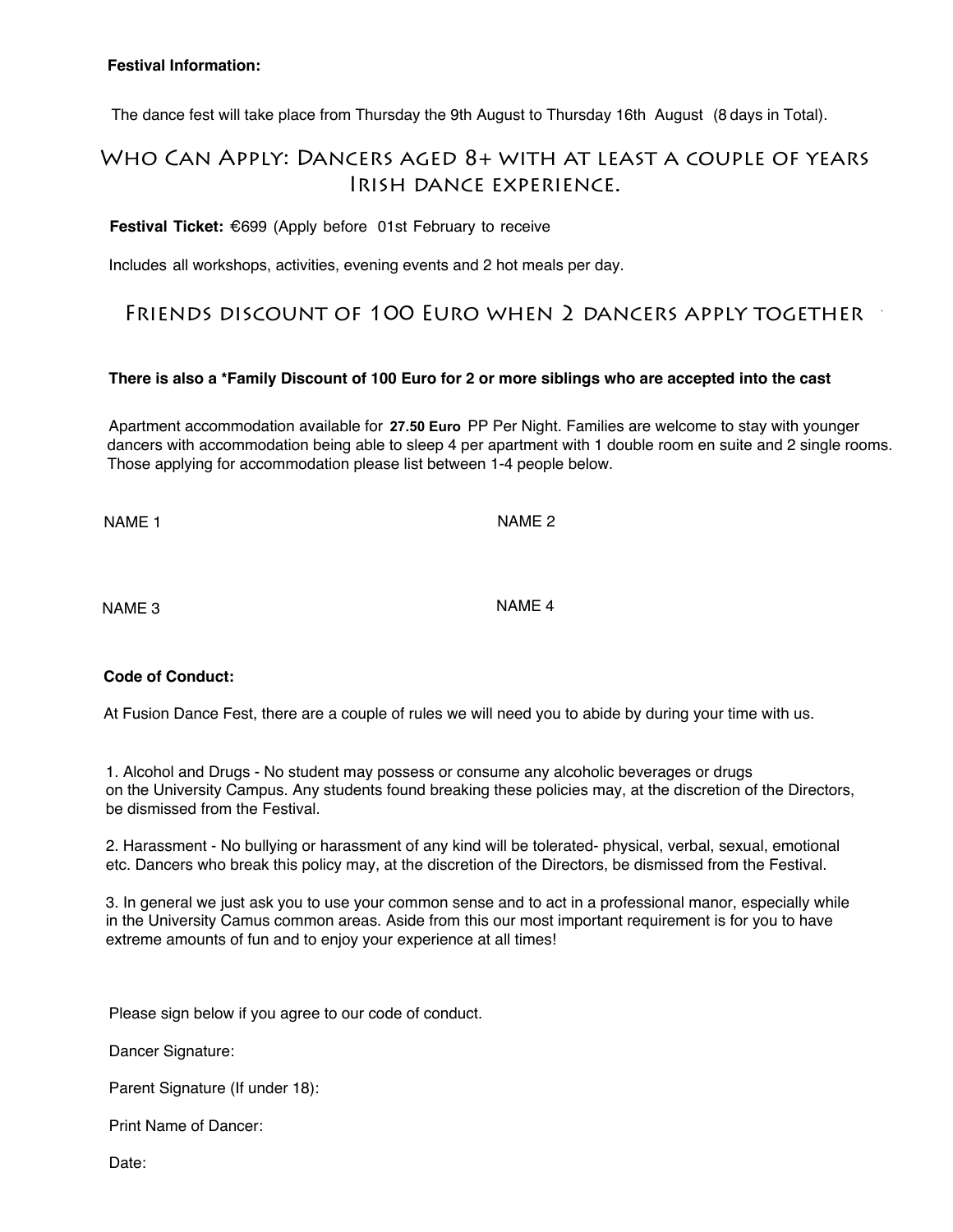### **Fusion Dance Fest 2018, Health Form**

To be completed by Parent or guardian if dancer is under the age of 18

Do you have Medical/ Health Insurance Y/N Is this part of a Family policy? Y/N

Insurance Carrier: Policy Number:

Doctor(s) Name:

Is dancer currently taking non-Prescription/ Prescription medication?:

Please list any and all allergies (Medications, food, plants, insects, hay fever, etc)

Describe dancers reaction to each allergy & if medication is required.

Please list any special Diets: Vegetarian/ Vegan/ Diabetic etc..

Does the dancer have any current or past medical condition/ injury?

Festival policy: please read carefully:

**Prescription Medicine must have:** Non-Prescription Medicine must have: Labeling:

- 
- **Date prescription filled**
- 
- 
- 
- 

<p>\n<b>•</b> <i>Complete Name of Patient</i><br/>\n<b>•</b> <i>Complete Name of Patient</i><br/>\n<b>•</b> <i>Authentication and instructions of use</i><br/>\n<b>•</b> <i>Method</i><br/>\n<b>•</b> <i>Method</i><br/>\n<b>•</b> <i>Complete name of patient</i><br/>\n<b>•</b> <i>Authorisation and instructions of use</i><br/>\n<b>•</b> <i>or the following:</i><br/>\n<b>or the following:</b><br/>\n<b>or the following:</b><br/>\n<b>or the following:</b><br/>\n<b>or the following:</b><br/>\n<b>or the following:</b><br/>\n<b>or the following:</b><br/>\n

**¡ ¬üôíöåøíóò«åøé çóòøåíòéö÷ ·ðéå÷éµóøé °ê«åòçéö÷ñéèíçåøíóòòééè÷÷ìóùðè ¡ µåñéåòèåèèöé÷÷óêèí÷ôéò÷íòëôìåöñåçý ¨ððñéèíçåøíóò÷ñù÷øæé** • Name or physician prescribing medication change, before restival attendance and after all health<br>
Directions for use/precautions (if any) storage (if any) forms submitted, a Physician's note is required.

**MUST** be in their original

Please note that all medication must be kept in our office (excluding inhalers and epi-pens). Please keep all medications in their original containers, labelled with name of dancer, and ensure they have an expiration date. Loose or mixed medication will not be accepted. Dancers may not have any medication unless previously agreed.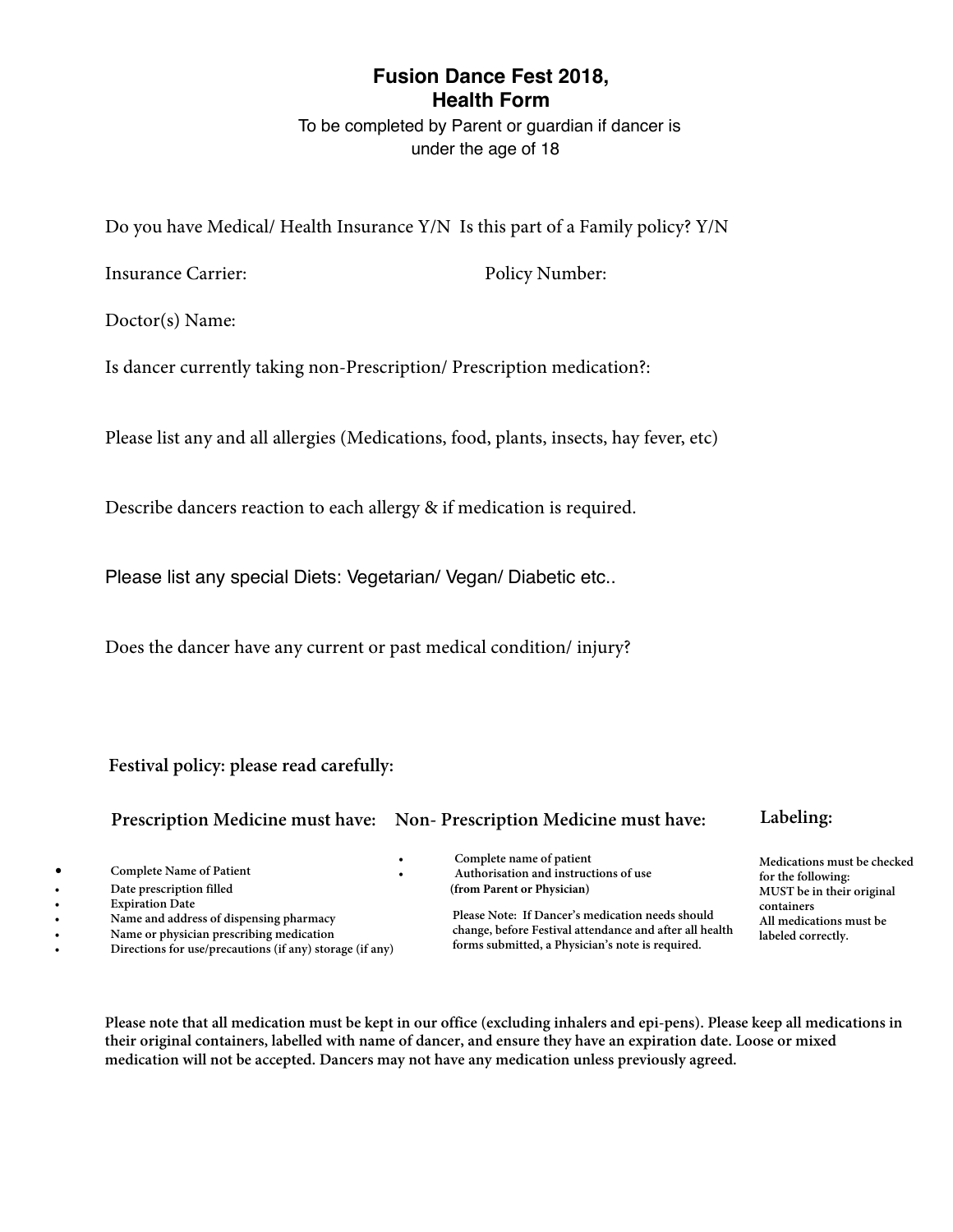### **Data Protection / Privacy Statement**

Personal Information provided to Fusion Fighters will be treated in strict confdentiality in accordance with Data Protection Acts. The data on the form will be held for administrative and teaching purposes.

### **Participant Liability Release.**

For good and valuable consideration, the receipt and sufficiency of which hereby acknowledged, I (signed below) as parent or legal guardian of above named dancer (or signed by dancer if 18+), hereby grant the permission necessary to allow the minor to participate in the above Irish Dance Festival to be conducted by Fusion Fighters.

 I, in my own behalf and on behalf or for the minor, further agree to release and hold harmless Fusion Fighters and their respective attorneys, officers, employees, directors, instructors, volunteers, and if applicable, owners and lessors of premises used to conduct the Festival, from any and all liability for negligence or any other claim, judgment, loss, liability, cost and expenses (including, without limitation, attorney's fees and costs) arising out of or connected with the Festival, including any claim arising out of or connected with any illness or injury (minimal, serious, catastrophic) that you/ the minor may incur or sustain during the Festival, including any claim arising out of or connected with any activities associated with the Festival and while traveling to and from the site for the Campus.

I, in my own behalf and on behalf of the minor, hereby warrant that I have read this Liability Release in its entirety and fully understand its contents. I, in my own behalf and on behalf of the minor, am aware that this Liability contains an acknowledgment of my voluntary and knowing assumption of the risk of injury or illness. I, in my own behalf and on behalf of the minor, have signed this document voluntarily and of my own free will.

### **Medical Release:**

I acknowledge and agree, in my own behalf and on behalf of the minor, that such participation subjects minor to the possibility of physical illness or injury (minimal, serious) and that I, in my own behalf and on behalf of the minor, acknowledge that the minor is assuming the risk of such illness or injury by participating in the Festival. I hereby give permission to the Medical Personnel selected by the Fusion Fighters to assist with necessary transportation for my child for medical treatment if required. In the event that I cannot be reached in an emergency, I hereby give permission to Fusion Fighters staff to secure and administer treatment, including hospitalization, for my child as named above. I hereby hold the Directors, Staff and Volunteers, and if applicable, owners and lessors of premises used to conduct the Festival harmless in the exercise of any such authority. I further acknowledge and understand that I will be responsible for any and all medical and related bills that may be incurred on behalf of the minor for any illness or injury that the minor may sustain during the Festival and while traveling to and from the site for the Festival.

I certify to the best of my knowledge that all of the information submitted by me is true and correct. I have read the above Participant & Medical Release and agree to follow the guidelines outlined. The person described has permission to engage in all Festival activities unless noted.

Signature of Parent of Legal Guardian (If under the age of 18) or adult dancer :

Print Name: Date:

Relationship (If Applicable):

Signature of Dancers (18 or above):